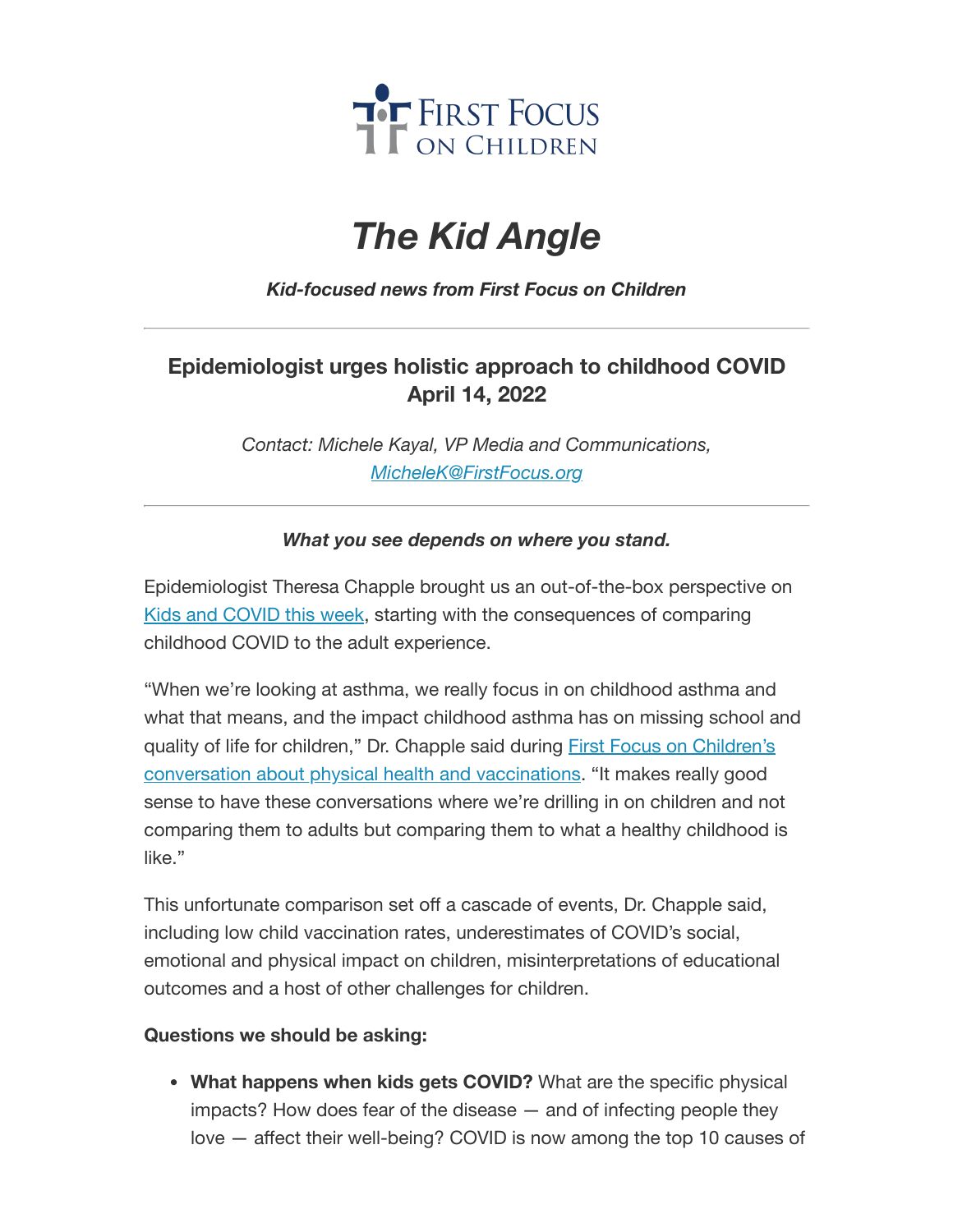death in children. "That does not get said enough," Dr. Chapple said. "Children with COVID can have life-changing events."

- **Are we measuring the right things?** "Deaths and hospitalizations are the tip of the iceberg," Dr. Chapple said. "We need to drill down further – what happens before death? What happens before hospitalizations?"
- **What is our goal as a community? As the United States?** "From a public health perspective, I wonder why our goal isn't to prevent transmission, to keep people from getting the disease," Dr. Chapple said, citing arguments of personal choice about vaccination and other mitigations. "Do we want to focus on individual protections? Or should we be focusing on protecting the health of our communities? These are real conversations that need to happen."

#### **Recommendations:**

- **Overhaul data collection:** Home tests, lack of household transmission numbers and the persistent view that COVID is not a big deal in kids have created a lack of documentation for core data that could help medical experts evaluate developmental delays and other residual effects years from now. "Policies that encourage appropriate data collection and testing among children is the number one thing we need," Dr. Chapple said.
- **Make system-level mitigations:** Every car has airbags. Every school, child care center, bouncy house, indoor play space and other childcentered venue should have adequate ventilation.
- **Reduce class sizes:** Individual attention is among the many reasons that smaller classes benefit children, Dr. Chapple said. Inhibiting the transmission of COVID is just one more.

## *To watch the complete [conversation,](https://join.firstfocus.org/kidsandcovid?e=6d50ef9bac605c372bd31a2e7c9cacfd&utm_source=ffcc&utm_medium=email&utm_campaign=_96_supporters&n=4&test_email=1) part of our Kids and COVID Conversation Series, please visit our [website.](https://action.campaignforchildren.org/r?u=FzF-KU0ygDWc21UK_uySevW1-zlcSNUtCWnDcnU-x4nwhRn-7JMrF1ebw3Dqk6hOwfN7wF-7NAS1no84P8beLA&e=6d50ef9bac605c372bd31a2e7c9cacfd&utm_source=ffcc&utm_medium=email&utm_campaign=_96_supporters&n=5&test_email=1)*

# **CHILD POVERTY: Advocates urge passage of Child Poverty Reduction Act — and offer models for getting there**

Advocates from California, New York and Puerto Rico called for a national child poverty reduction target and held out their own successes as a model. In California, which set a child poverty reduction target in 2017, advocates used a statewide bus tour and other ventures to build political will for creating a datadriven child poverty reduction plan that has become a centerpiece of the governor's program. Advocates in New York State, which recently passed a law to reduce child poverty by 50% over 11 years (with special attention to racial